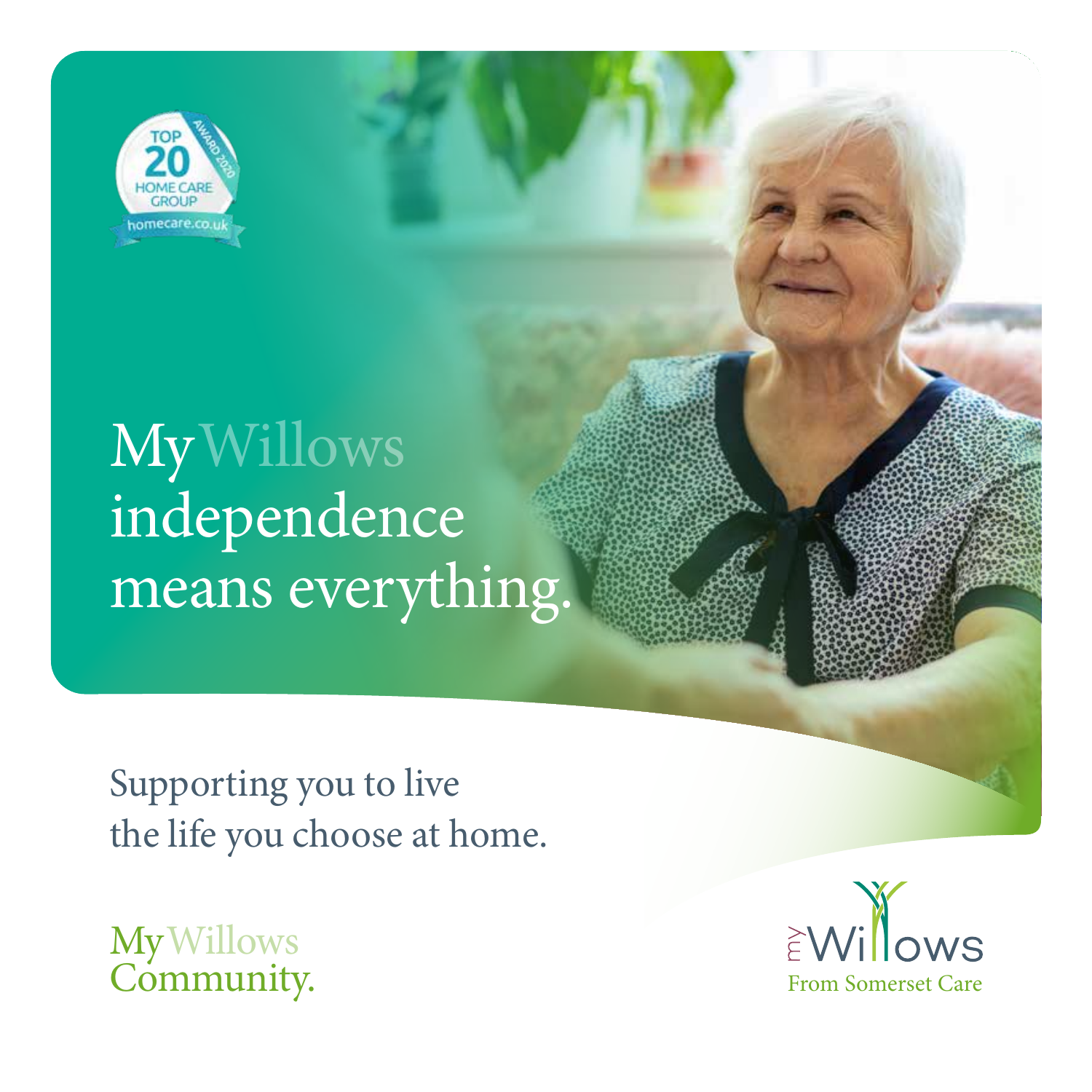#### **Care that helps you live life to the full.**

My Willows is so much more than standardised care; it is a bespoke service in your local community offering tailored support to help you thrive in your own home.

Open to individuals of all ages, and personalised to your specific requirements, we are proud to offer the bespoke care and support you need to keep doing the things that are important to you.

Whether you are looking for some practical help with daily household tasks, assistance

getting out and about in the community, or support to maintain your hobbies and interests, our award-winning team of carers will ensure your needs are being taken care of, so you can focus on living life to the full.

However and whenever you need it, My Willows offers that extra care and support to help you stay independent and live the life you choose at home.

My Willows is dedicated to helping you live life your way.

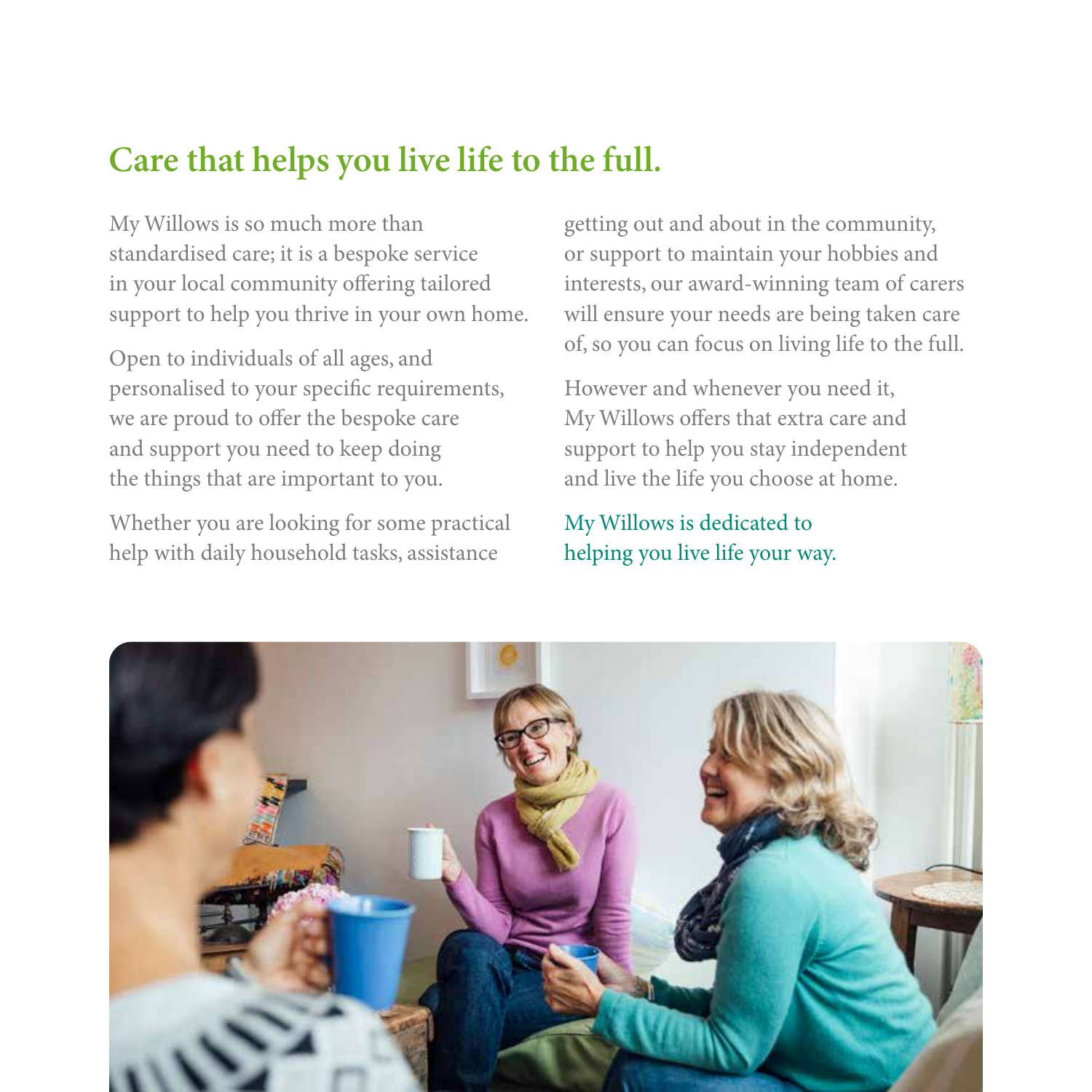'I get on with all of the My Willows team, it is an amazing service and has been so helpful to me and my children.' **Michelle, aged 34**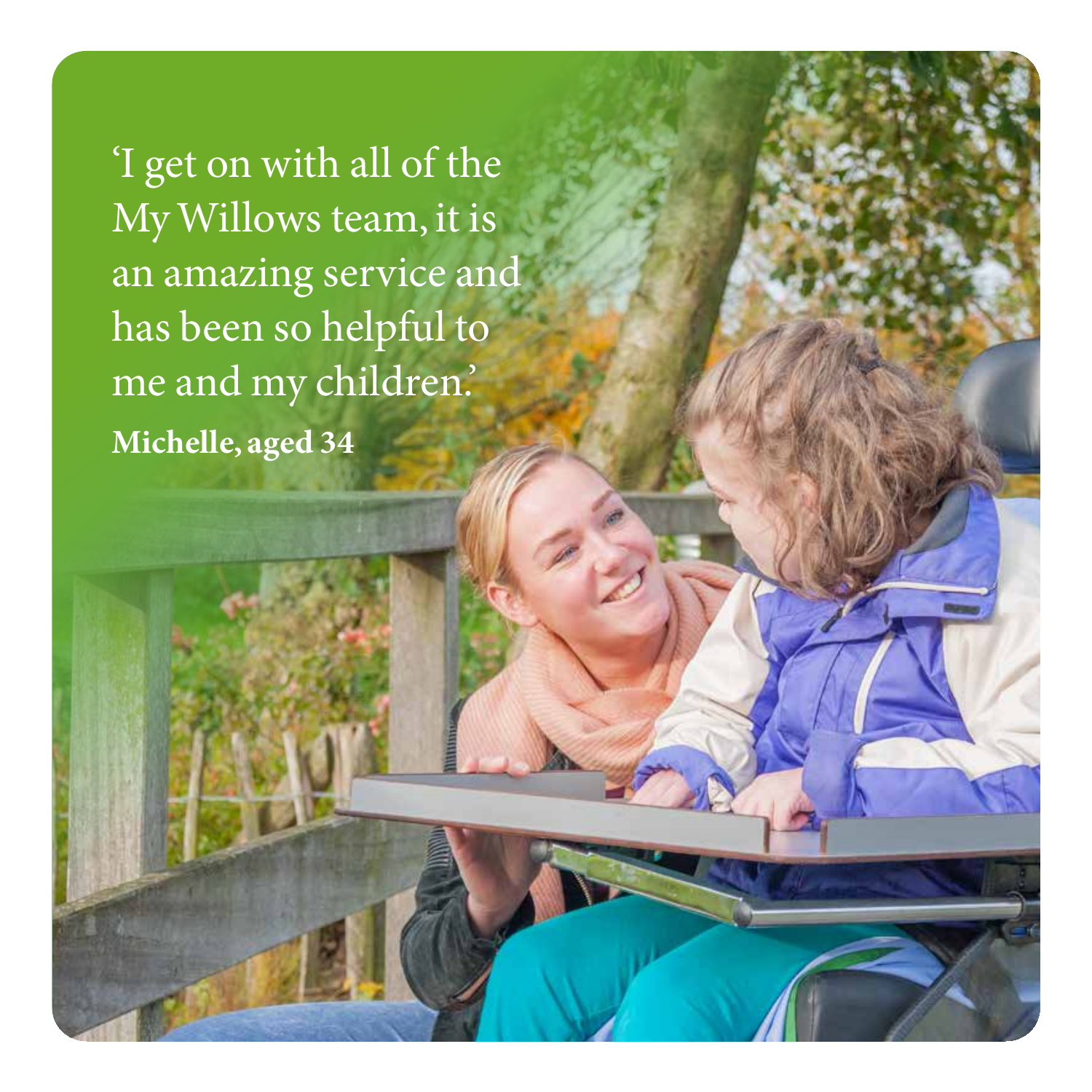## **What My Willows means to you.**

#### No two people are the same, and that's the philosophy we carry with us at My Willows.

Our team dedicate themselves to supporting you in whichever way you need it. It's time to take back control of your life and get back to focusing on the things that matter most to you, with the peace of mind that comes with knowing we'll be there to help you when you need us.

The first step in your My Willows journey is your care assessment, which we'll use to understand how you would like us to help you live the life you choose. You're always in control of the care we provide, and the care assessment is how we agree the type, level and amount of support you would like us to provide in any given day, week or month, whether for a oneoff event or on a regular basis. Whether it's for personal care, practical support or companionship, we'll be there for you.

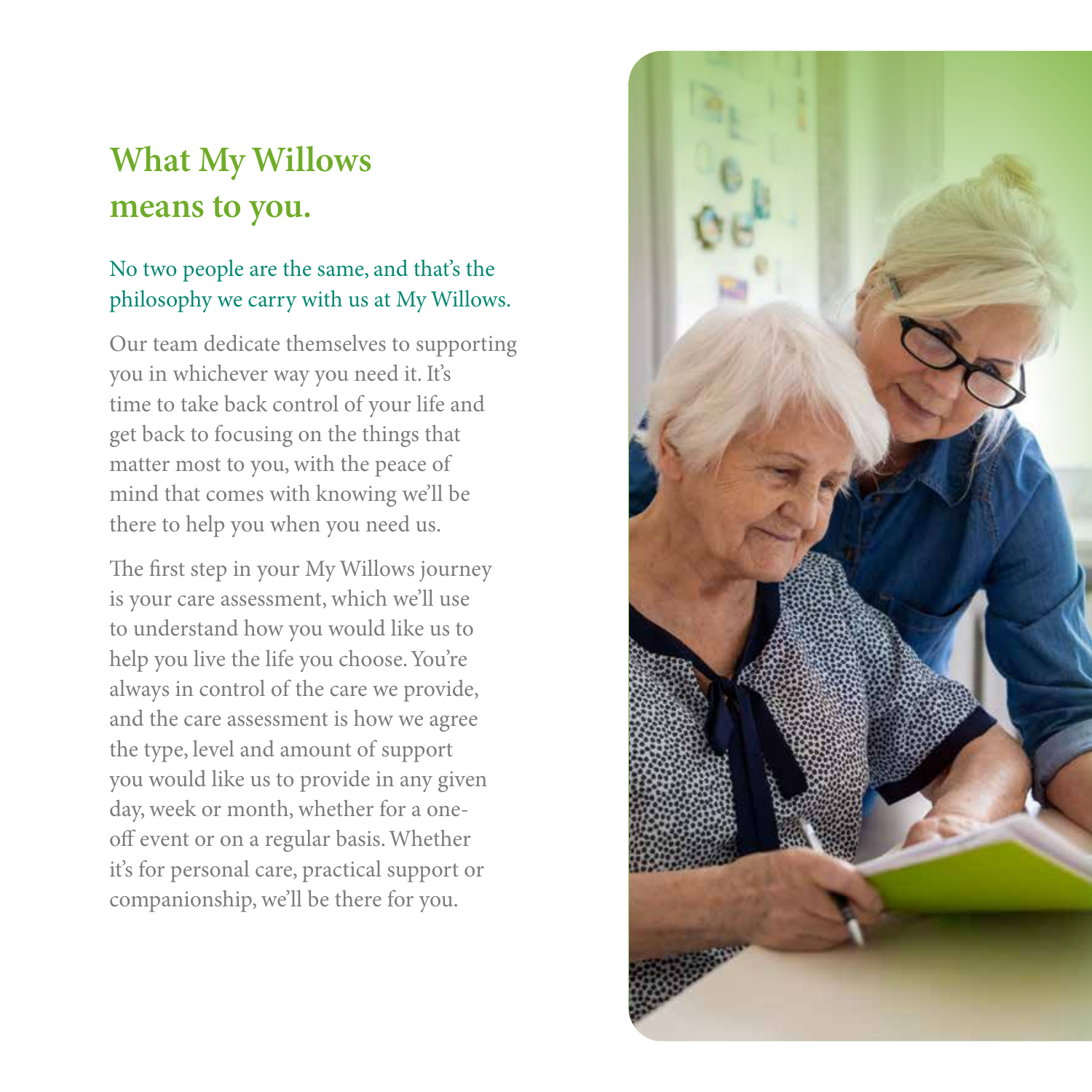'My carers from My Willows show empathy, compassion and a great sense of humour, and my morning visit from them is a wonderful start to the day.' **Elizabeth, aged 93**

## **Support with the things that matter most to you:**



Daily tasks and routines



Hobbies and interests

Shopping and appointments



Staying part of your community



Household tasks, such as cleaning, laundry, and gardening

Meal preparation and cooking

Companionship, respite, and holiday support



and so much more…